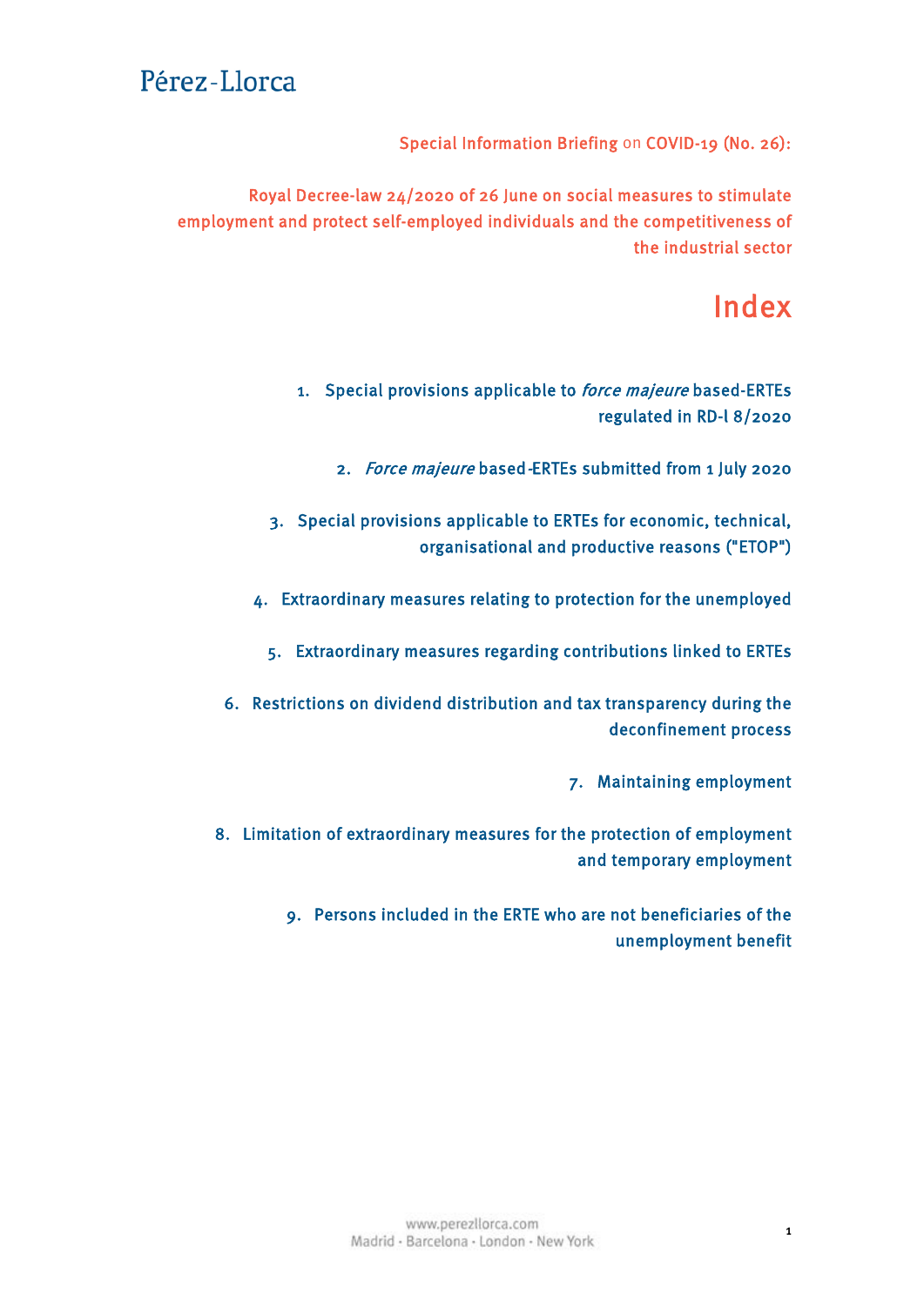#### <span id="page-1-0"></span>Madrid, 29 June 2020

On 27 June 2020, the Royal Decree-law  $24/2020$  of 26 June on social measures to stimulate employment and protect self-employed individuals and the competitiveness of the industrial sector ("RD-l 24/2020") was published in the Official State Bulletin and came into force.

RD-l 24/2020 incorporates employment and social security measures that expand upon and augment those already adopted by means of the previously approved Royal Decree-laws, such as Royal Decree-law 8/2020 of 17 March on extraordinary urgent measures to deal with the economic and social impact of COVID-19 ("RD-l 8/2020") and Royal Decree-law 18/2020 of 12 May on social measures in defence of employment ("RD-l 18/2020"), especially with regard to the Temporary Employment Regulation Schemes ("ERTEs") and the conditions attached thereto.

Specifically, RD-l 24/2020 establishes the following measures:

### 1. Special provisions applicable to *force majeure* based-ERTEs regulated in RD-l 8/2020

An extension has been established for the *force majeure* based-ERTEs that were already in place before the publication of RD-l 24/2020, which will continue until 30 September 2020 at the latest. Thus, as of Saturday, 27 June 2020, no ERTEs of this nature may be submitted if they have not been submitted previously, with the exception of those included in Section 2 below.

As already established in the previous regulations, companies must reinstate the affected workers to the extent necessary for the proper operation of the business, always giving priority to reductions in working hours.

The express prohibition on overtime as well as new hiring (direct or indirect) and outsourcing of the activity by the companies is introduced. As an exception to the above, it is established that workers who provide services in the work centre concerned cannot, due to training, qualification or other objective and justified reasons, carry out the functions entrusted to them. Before opting for this decision, the relevant communication must be made to the workers' legal representatives.

Non-compliance by companies will result in sanctions after investigation of the relevant facts by the Labour and Social Security Inspectorate.

The provisions of RD-l 18/2020 are maintained with regard to the procedures to be carried out by companies. These procedures are as follows: (i) notify the labour authority of the total cancellation of the authorised ERTE within 15 days of the date on which the cancellation takes effect, (ii) notify the SEPE of the cancellation of the ERTE, the modification of the ERTE that leads to the suspension or regularisation of the payment of benefits and the variations that refer to the end of the application of the measure with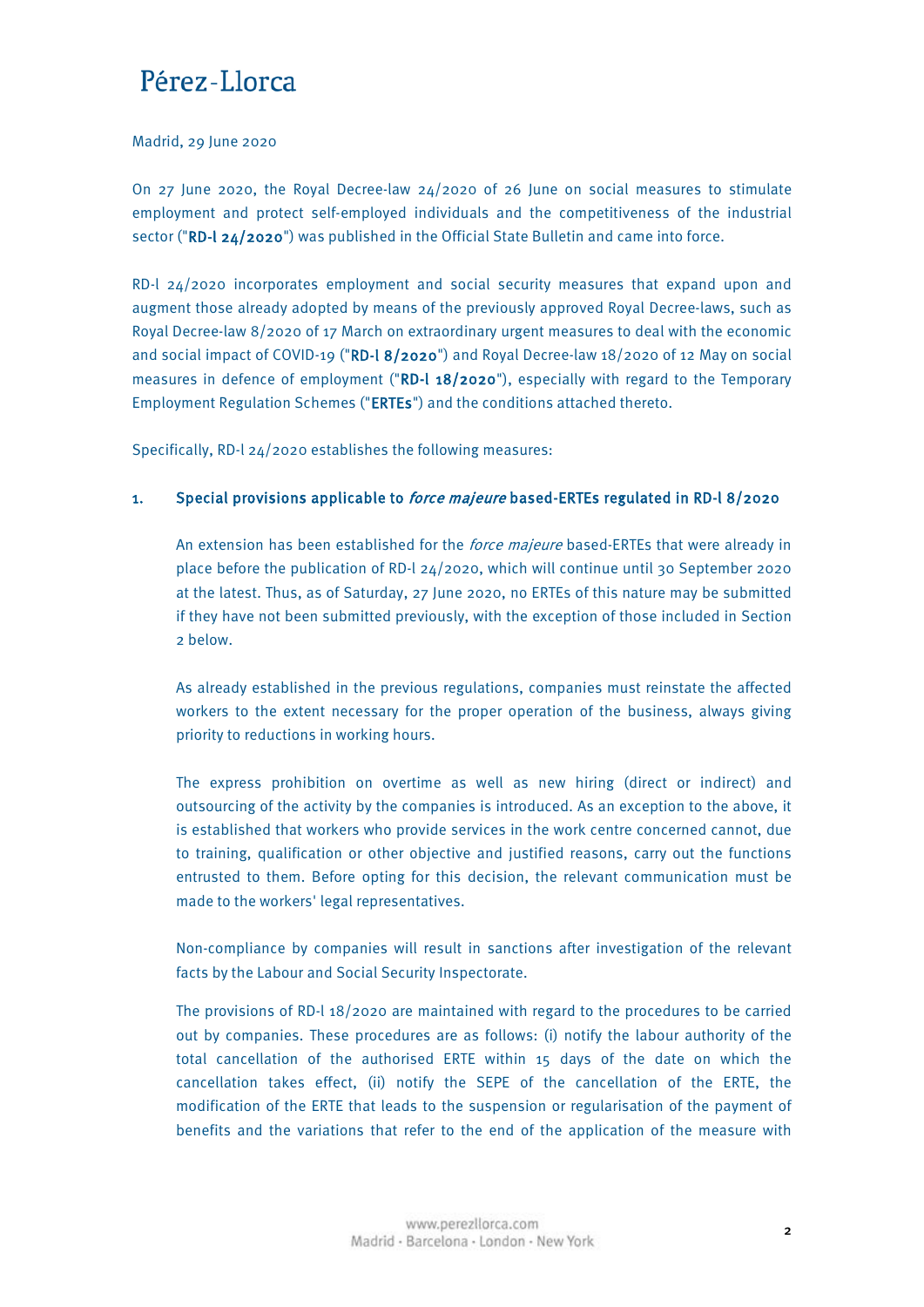<span id="page-2-0"></span>regard to all or part of the affected workforce (both with regard to their total reinstatement or to the corresponding percentage of partial activity).

### 2. Force majeure ERTEs submitted from 1 July 2020

Only those companies that, as of 1 July 2020, are prevented from carrying out their activity by the adoption of new restrictions or containment measures at one of their work centres will be able to submit these *force majeure* based-ERTEs.

This procedure will no longer be submitted in accordance with the provisions of Article 22 of RD-l 8/2020 but will have to be submitted in accordance with the ordinary rules.

## 3. Special provisions applicable to ERTEs for economic, technical, organisational and productive reasons ("ETOP")

It is expressly provided that companies may continue to submit this type of ERTE with the details included in Article 23 of RD-l 8/2020 until 30 September 2020 (inclusive). This option may also be used by companies that have an ERTE in force due to *force majeure*, in which case it may be submitted while the latter remains in force.

On the other hand, as already provided for in RD-l 18/2020, in those cases where the negotiation of the ERTE (ETOP) is initiated after the termination of a *force majeure-based* ERTE, the date of the effects of the ERTE will be backdated to the date of termination of the force majeure-based ERTE.

In relation to the ERTEs (ETOP) that have already been submitted and implemented in the companies, the conditions agreed and stated in the company's final communication will be maintained.

Finally, the same prohibition on overtime, new hiring, and outsourcing of activity already explained above is established for the ERTEs (ETOP) that are based on force majeure.

#### 4. Extraordinary measures relating to protection for the unemployed

The plans for access to unemployment benefits for workers affected by an ERTE due to *force* majeure or an ERTE (ETOP) included in RD-l 8/2020 are maintained until 30 September 2020, and it is also planned to include them in the ERTEs due to force majeure which will only apply to companies whose activity is restricted as of 1 July (explained in Section 2).

This means that (i) the right to contributory unemployment benefits will continue to be recognised for the workers affected, even if they do not have the minimum period of contributory employment and (ii) the time in which the unemployment benefit is received at the contributory level will not be counted for the purposes of using the maximum periods of payment established.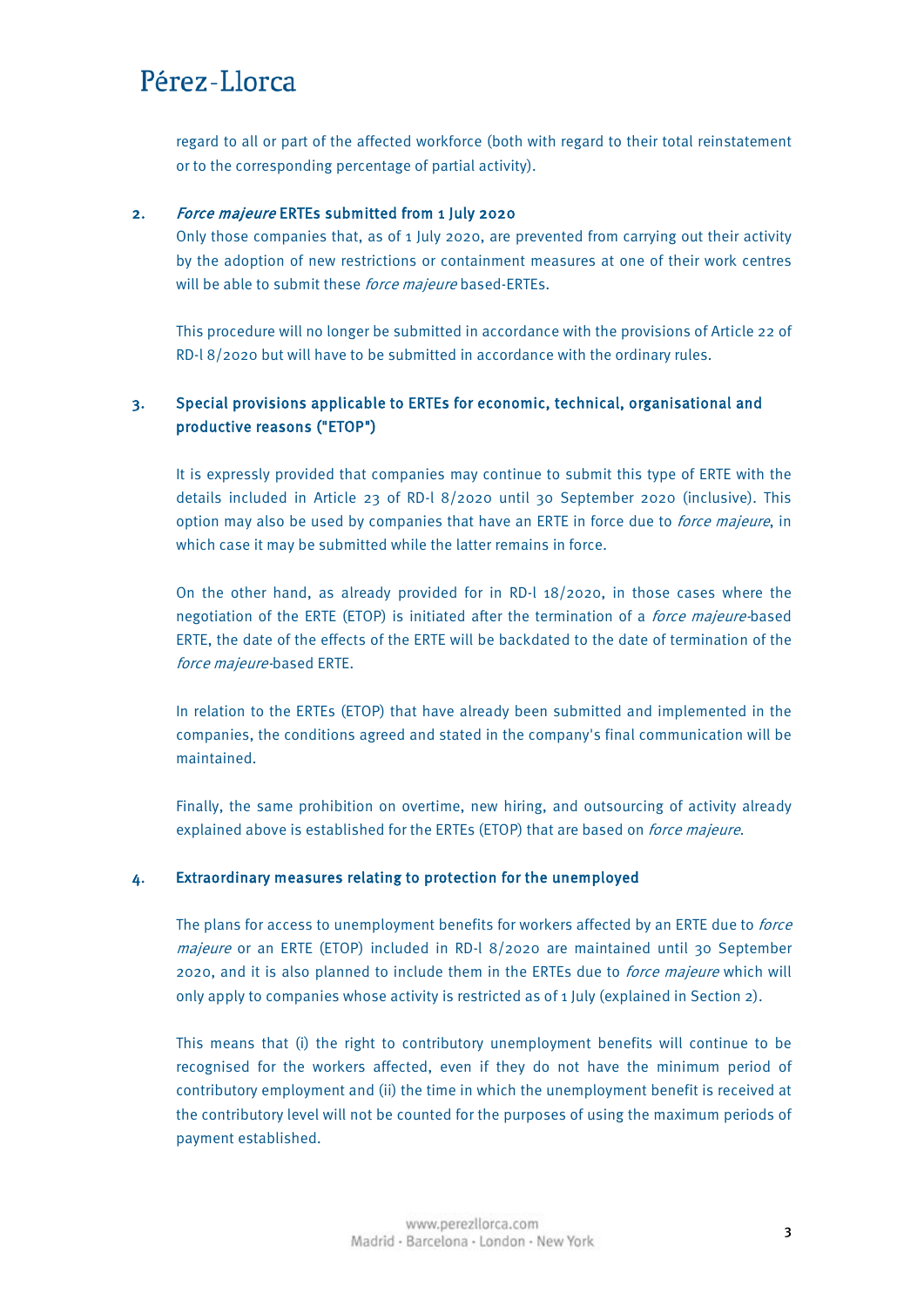**.** 

### <span id="page-3-0"></span>5. Extraordinary measures regarding contributions linked to ERTEs

The exemptions in the social security contributions are maintained, but new conditions are established, as detailed below:

### A. ERTEs by total *force majeure* (First additional provision, paragraph 1)

The companies and organisations that remain in a situation of total *force majeure* as of 1 July 2020 will be exempt from the payment of Social Security contributions in respect of the workers assigned to and registered in the contribution account codes of the work centres concerned, in accordance with the following:

| Month of accrual<br>of contributions | Less than 50<br>workers <sup>1</sup> | 50 workers or more |
|--------------------------------------|--------------------------------------|--------------------|
| lulv                                 | <b>70%</b>                           | 50%                |
| August                               | 60%                                  | 40%                |
| September                            | 35%                                  | 25%                |

In these cases, the provisions of Article  $4(3)$ ,  $(4)$ ,  $(5)$  and  $(6)$  of RD-l 24/2020 regarding, *inter* alia, the submission of the statement of compliance and the control of quota exemptions will also apply.

### B. ERTEs due to partial *force majeure* (Article  $4(1)$ )

Companies and organisations with an ERTE due to partial *force majeure* may benefit from the following exemptions from social security contributions:

For workers who resume their activity as of 1 July 2020, as well as for those who have already restarted their activity:

| of contributions | Month of accrual Less than 50 workers | 50 workers or more |
|------------------|---------------------------------------|--------------------|
| ,ulv             | 60%                                   | 40%                |
| August           | 60%                                   | 40%                |
| September        | 60%                                   | ٬۵%                |

(i) For workers in these companies who continue their relationship suspended after 1 July 2020:

<span id="page-3-1"></span><sup>&</sup>lt;sup>1</sup> All references to the calculation of the number of workers with respect to Social Security exemptions are made taking into account those who were registered with the company on 29 February 2020.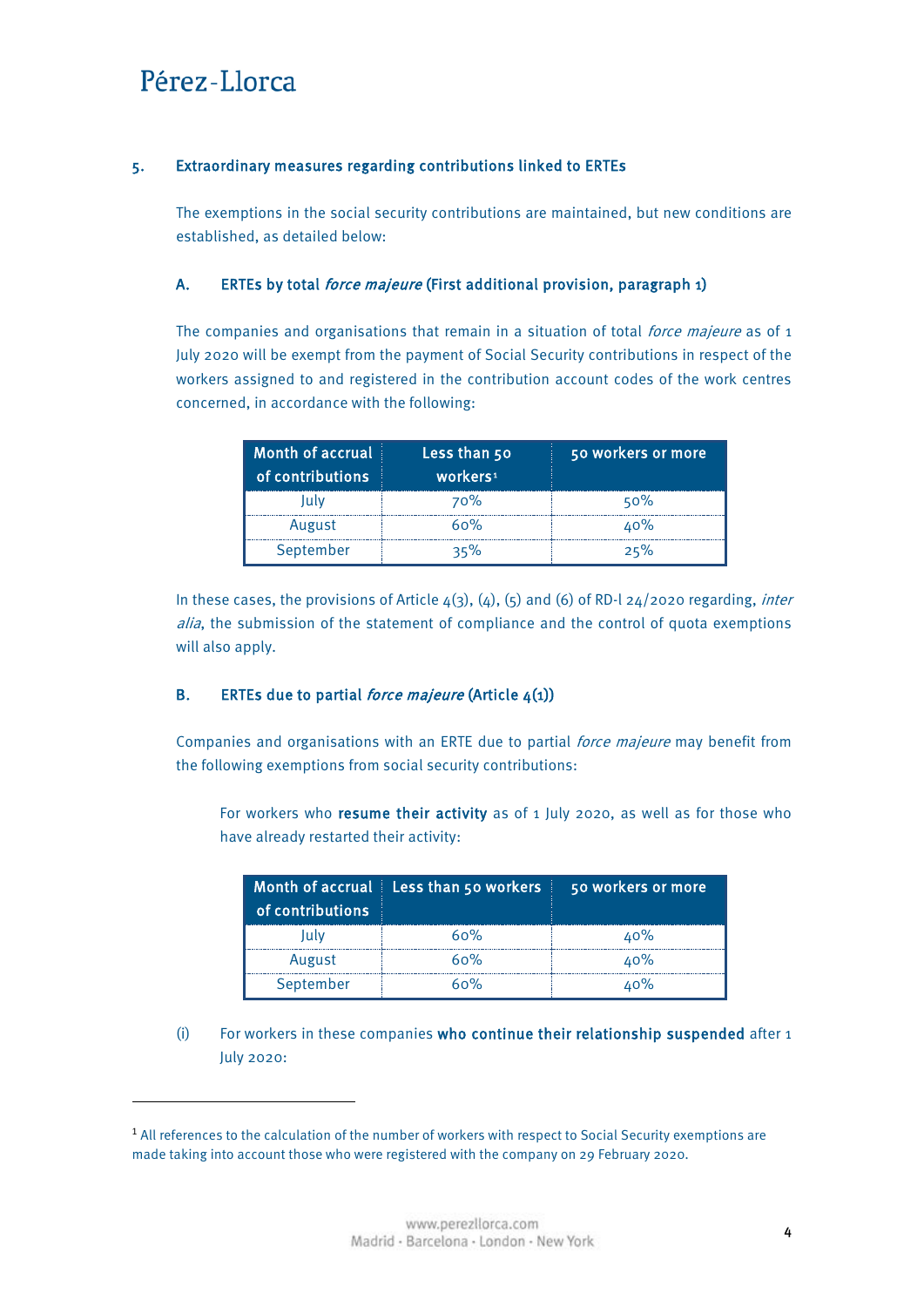<span id="page-4-0"></span>

| Month of accrual<br>of contributions | Less than 50 workers | 50 workers or more |
|--------------------------------------|----------------------|--------------------|
| lulv                                 | 35%                  | 25%                |
| August                               | 35%                  | 25%                |
| September                            | $35\%$               | 25%                |

## C. New ERTEs due to *force majeure* submitted as of 1 July 2020 (First additional provision, paragraph 2)

Companies and organisations which, as of 1 July 2020, are prevented from carrying out their activities by the adoption of new restrictions or containment measures which impose this on one of their workplaces as explained in Section 2 may benefit from the following exemptions during the closure period and until 30 September:

| of contributions | Month of accrual Less than 50 workers | 50 workers or more |
|------------------|---------------------------------------|--------------------|
| lulv             | 80%                                   | 60%                |
| August           | 80%                                   | 60%                |
| September        | 80%                                   | 60%                |

In the event that the ERTE is transformed into a partial one, the exemptions provided for in Article 4(1) explained above shall apply.

In these cases, the provisions of Article  $4(3)$ ,  $(4)$ ,  $(5)$  and  $(6)$  of RD-l 24/2020 will also apply with regard to, inter alia, the presentation of the statement of compliance and the control of quota exemptions.

### D. ERTES (ETOP) (Article  $4(2)$ )

With regard to the ERTEs (ETOP), the exemptions will be those already explained in the case of ERTEs due to partial force majeure.

## 6. Restrictions on dividend distribution and tax transparency during the deconfinement process

With the publication of RD-l  $24/2020$ , the restrictions established by RD-l  $18/2020$  are extended to ERTEs (ETOP) with regard to companies in tax havens and dividend distribution.

These restrictions are as follows: (i) companies that have their tax domicile in countries or territories classified as tax havens cannot implement ERTEs and, (ii) no dividends can be distributed for the tax year in which these ERTEs are applied, unless the companies first reimburse the social security contributions from which they have been exempted during